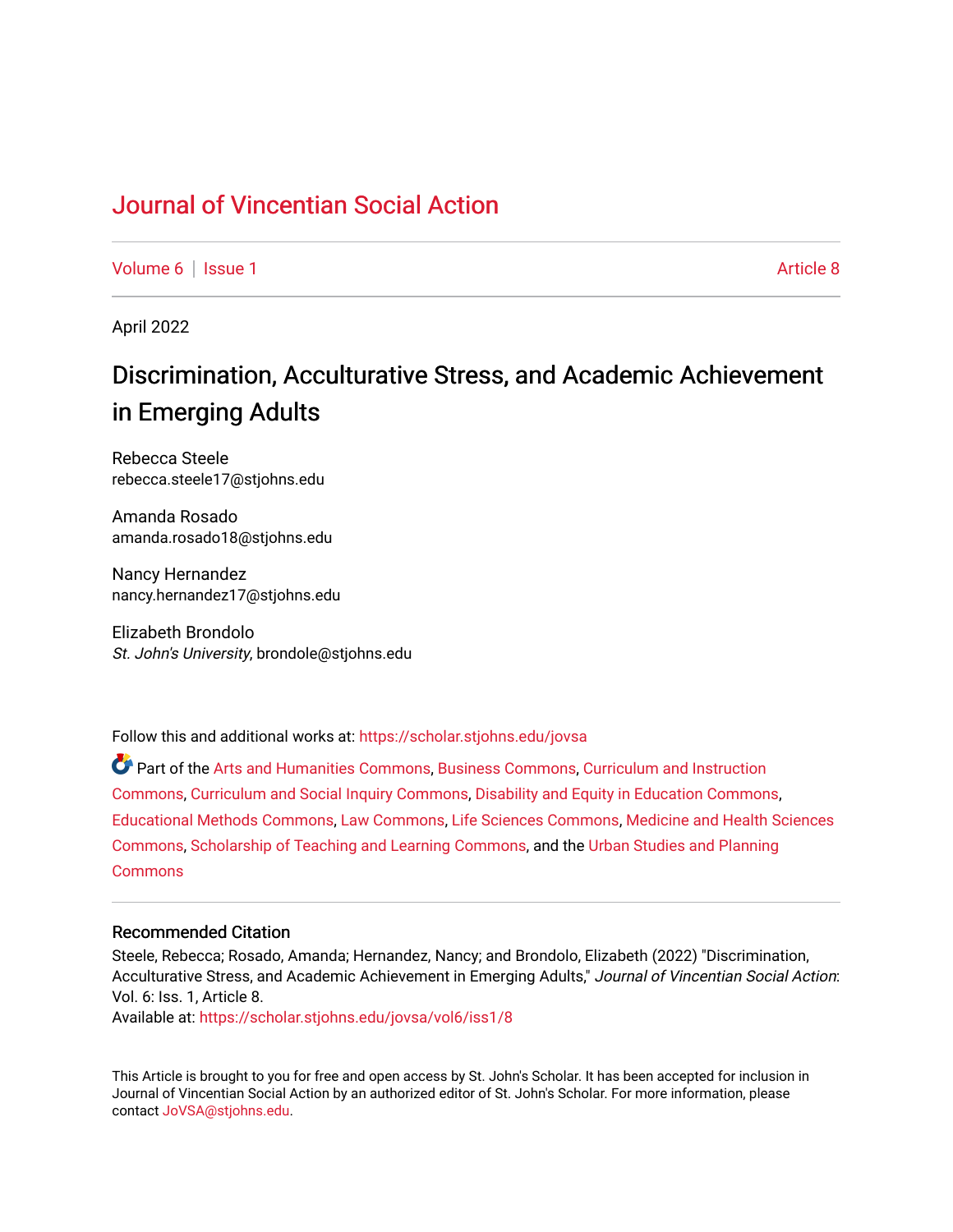# **DISCRIMINATION, ACCULTURATIVE STRESS, AND ACADEMIC ACHIEVEMENT IN EMERGING ADULTS**

Rebecca Steele Amanda Rosado Nancy Hernandez Elizabeth Brondolo

Racial/ethnic discrimination is defined as the unfair treatment of an individual or group due to their race or their cultural characteristics (Contrada et al., 2000; Krieger, 2000). Racial/ ethnic discrimination can manifest at multiple levels, including interpersonal prejudice and maltreatment, institutional policies and processes that disadvantage members of racial/ethnic

minority groups, and cultural communications that promote prejudice and discrimination and undermine expectations of equitable treatment (Brondolo et al., 2011). Discrimination at any level may undermine a cademic outcomes (Benner et al., 2018). In this paper, we focus on the effects of discrimination at the interpersonal, classroom, and societal level on objective grade point average (GPA), a salient measure of academic achievement (Kuncel et al., 2005).

On an individual or interpersonal level, discrimination can include acts of maltreatment that range from unintentional and/ or subtle microaggressions to direct, blatant, and intentional maltreatment (Sue et al., 2007; Williams, 2019). Individual experiences of race-related maltreatment may undermine achievement through multiple pathways, including increased stress, loss of motivation, decreases in self-efficacy or expectations of benefit, among other pathways (Hood et al., 2017). A recent meta-analysis examined the relations between

retrospective survey measures of discrimination and multiple indices of achievement, including GPA (Benner et al., 2018). This meta-analysis focused largely on the effects of individual-level directly perceived interpersonal discrimination and included a total of 47 studies. They found that higher levels of discrimination were negatively associated with GPA. The overall effect size

**"Research suggests that school-based discrimination has negative effects on academic achievement."** was small but significant  $(r =$ -.11). The authors reported a greater effect of discrimination on academic achievement for Latino males compared to Black males or Latina females. No gender differences in the relation of discrimination to GPA were found. More recent studies have confirmed these effects (Datu, 2018).

On an institutional level, racial prejudice and discrimination can be expressed through race-based maltreatment from teachers or peers (McNeil Smith & Fincham, 2015), differential classroom

management practices; differential enforcement of school discipline policies, or differential access to high-quality schools among other manifestations (Chen et al., 2021). Teacher actions and school policies may themselves increase stress, block opportunities, and reduce perceptions of efficacy, access, or safety (Winkle-Wagner, 2010).

Research suggests that school-based discrimination has negative effects on academic achievement. Specifically, studies that have employed survey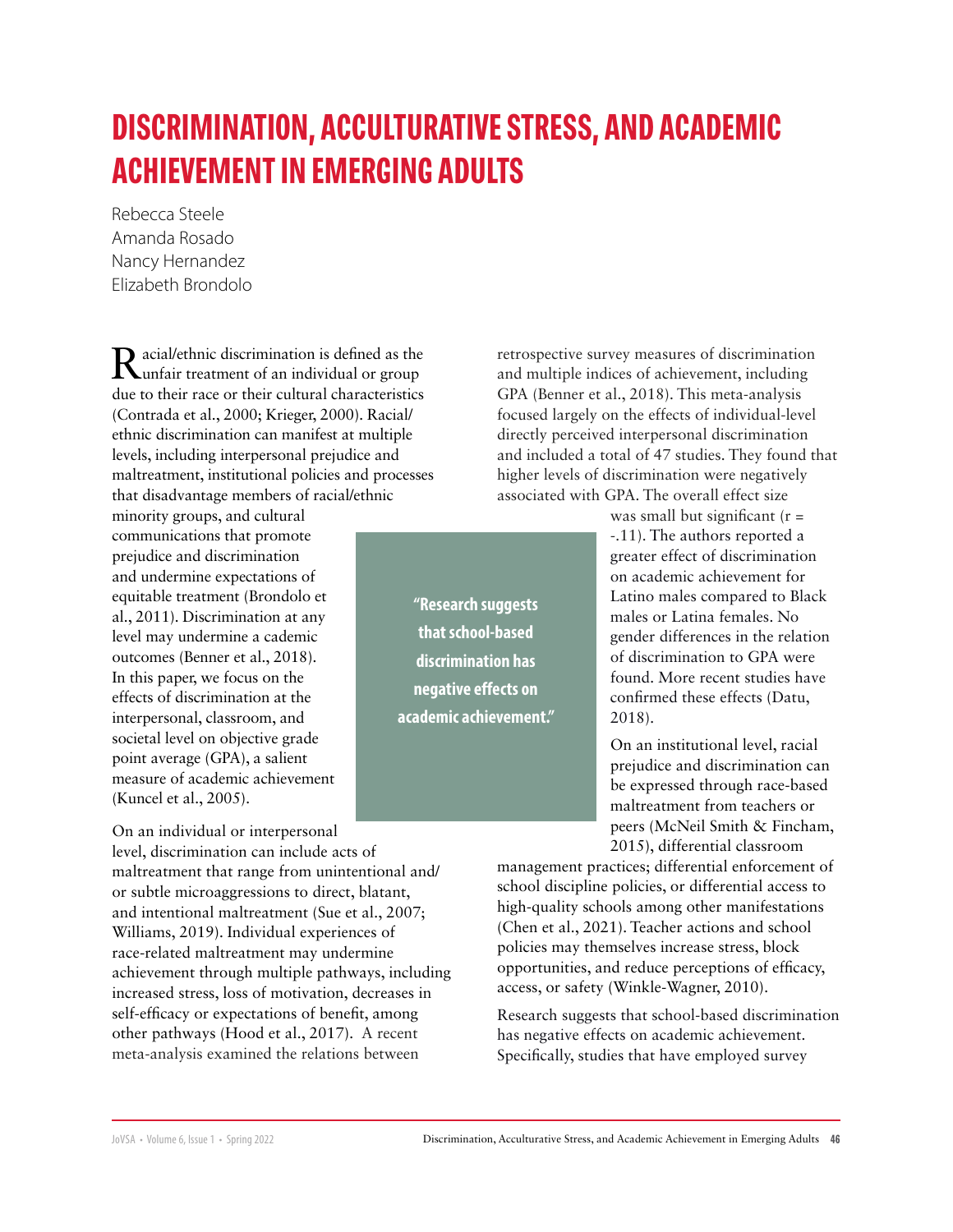methodology suggest that students' perceptions of discrimination from their teachers is negatively and significantly associated with self-reported GPA for Black youth (Assari & Caldwell, 2018; Banerjee et al., 2018; Thomas et al., 2009). Analyses revealed no gender differences in experiences of teacher discrimination, but the effects of perceived teacher discrimination on GPA was worse for females but not males (Assari & Caldwell, 2018). Differential school punishment, in which Black students receive harsher punishment, including suspensions and expulsions, has been linked to lower levels of academic motivation (Chen et al., 2021). Research suggests that harsh punishment in schools, including corporal punishment, is associated with lower GPA across racial groups (Gershoff et al., 2019).

On a cultural level, prejudice and discrimination can be communicated via all forms of media and the value placed on the cultural symbols and practices of members of different racial and ethnic minority groups (Sue et al., 2007). Pervasive biased communications may lead individuals to perceive societal discrimination, reflecting the belief that individuals from some ethnic or racial groups will not be treated fairly or protected (Caldwell & Obasi, 2010).

The empirical literature examining the association of cultural or societal discrimination to GPA is limited. However, related concepts, such as cultural mistrust have been shown to be negatively associated with self-reported GPA (Caldwell & Obasi, 2010). Reports of parental racial socialization practices may be linked to perceptions of societal discrimination. A recent meta-analysis finds that socialization practices associated with the promotion of mistrust were unrelated to GPA, whereas preparation for bias was weakly positively associated with GPA (Wang et al., 2020).

Discrimination at any one of these levels may promote or exacerbate discrimination at other levels. To date, it remains unclear if individual, school, and societal discrimination each affect academic achievement or if there are unique effects attributable to one level of discrimination. Therefore, the primary aim of the present study is to examine the unique effects of individual level, school, and societal discrimination on objective measures of GPA.

Objective GPA, as recorded on college students' advisement reports, avoids some of the common method variance associated with self-report assessments of discrimination and academic motivation. In analyzing the accuracy of selfreported grades versus objective measures of grades, researchers found that students reported their grades in varying patterns, leaving selfreported measures of grades an unreliable source (Somers et al., 2020).

#### *Mediators of the Effects of Discrimination on GPA*

The pathways that mediate potential associations of discrimination at any level to academic achievement are not fully understood. Two pathways that have been identified as potential explanatory or mediating variables include academic self-efficacy and stress. These two pathways may act independently or jointly to influence GPA.

Academic self-efficacy is defined as the appraisal of one's capability to plan and act in a manner that promotes attainment of positive academic performance (Zimmerman, 1995). Prior research has established a relationship between academic self-efficacy and academic achievement (Multon et al., 1991), although the directionality of this relationship is unclear. A meta-analysis of longitudinal research identified a bidirectional relationship in which academic performance impacts self-efficacy and vice versa (Talsma et al., 2018). Emerging adult college students may experience changes in their academic self-efficacy, as they re-evaluate their own competence in a new academic environment.

Data on discrimination and academic selfefficacy has largely suggested that discrimination is associated with poorer academic motivation, including academic self-efficacy (Benner et al., 2018). However, not all studies report these effects (Banerjee et al., 2018). Much of the literature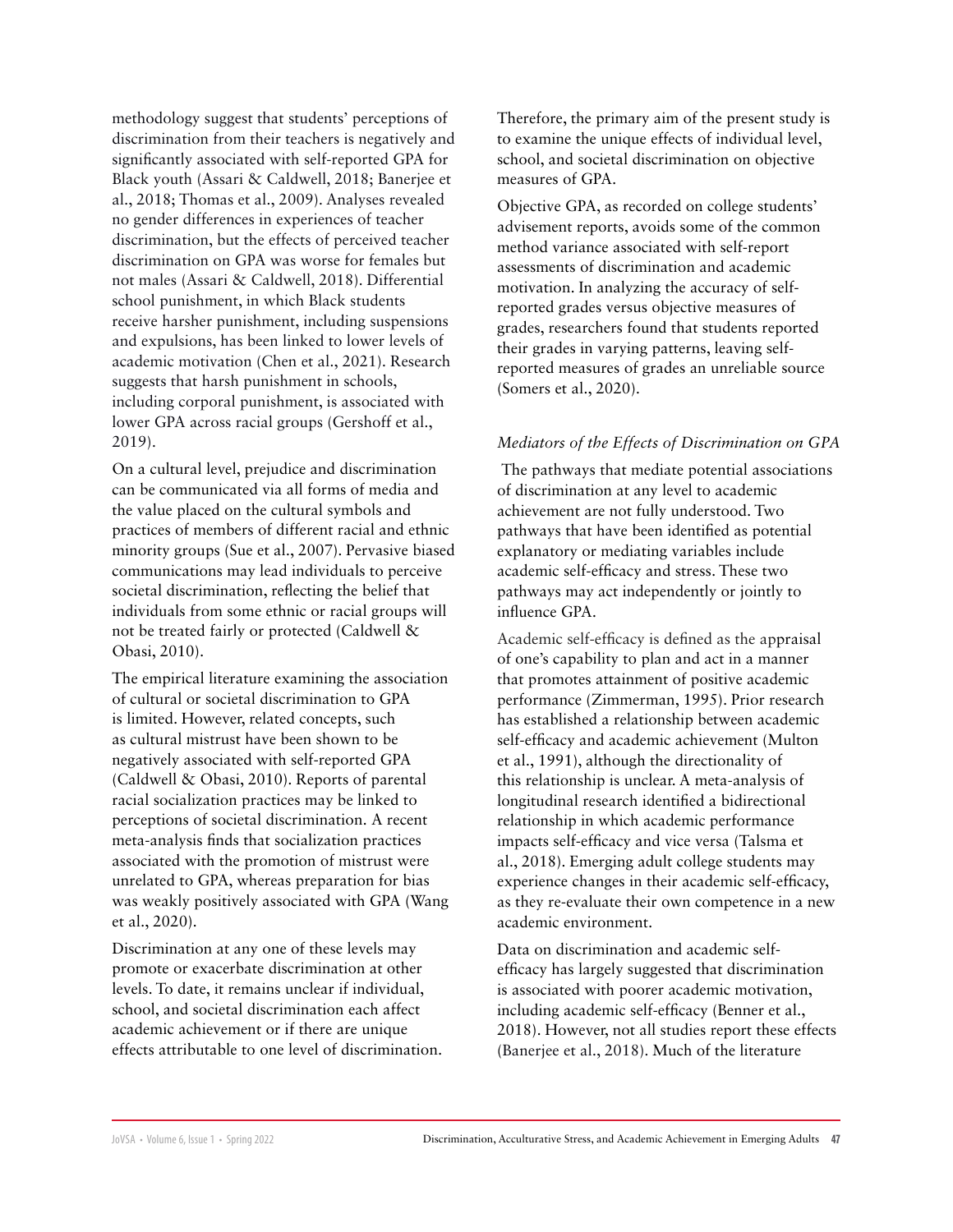on the relations of discrimination to academic self-efficacy has been focused on children and adolescents (Benner et al., 2018). There has been more limited research on these issues among emerging adults.

Discrimination may also affect academic achievement through effects on stress. Increased self-reported stress is consistently associated with poorer academic achievement (Buddington, 2002; Cohen et al., 2006; Pritchard & Wilson, 2003; Stewart et al., 1999). Discrimination is a psychosocial stressor and may trigger other forms of stress, including acculturative stress. Acculturative stress is defined by Sam and Berry (2010) as "the process of cultural and psychological change that results following meetings between cultures." Discrimination may negatively impact an individual's sense of belonging to the dominant culture, leading to heightened levels of stress as individuals grapple with decisions about accepting or participating in both mainstream culture and their own racial/ ethnic group culture.

Researchers have consistently found a strong relationship between discrimination and acculturative stress in both adolescents and adults (Ahmed et al., 2011; Dawson & Panchanadeswaran, 2010; Mallett, et al., 2021; Torres et al., 2012). Acculturative stress acts as a significant mediator between perceived racial discrimination and symptoms of depression (Cabrera Tineo et al., 2020; Ponciano et al., 2020; Tineo et al., 2021). However, it remains unclear if acculturative stress mediates the relationship of discrimination to academic achievement.

Although acculturative stress and academic selfefficacy have been identified as potential mediators of the effects of discrimination on academic achievement, few studies have examined these variables together as possible explanations for the relations of interpersonal, institutional, or societal discrimination to reduced academic achievement.

We test hypotheses about the relations of selfreported discrimination at the individual, school, and societal levels to objective GPA among college students. Further, we test hypotheses

about the potential mediating roles of selfreported acculturative stress and academic selfefficacy. Identifying mediators of the relations of discrimination to academic achievement may help identify targets for intervention.

#### *The Research Context*

This project was conducted through the Collaborative Health Integrative Research Program (CHIRP) at St. John's University. CHIRP began as a collaboration between the St. John's University Department of Psychology and Jamaica Hospital Medical Center (JHMC) Department of Family Medicine. CHIRP is a research training program whose mission is to train a pipeline of psychologists and physicians to address health and healthcare disparities. CHIRP has now expanded and includes collaborations with JHMC Department of Psychiatry and NYP-Queens. CHIRP Fellows include graduate and undergraduate students in psychology, and resident and attending physicians in Family Medicine, Internal Medicine, and Psychiatry. CHIRP Fellows work together to investigate and address racial disparities in health and well-being.

This project described in this paper investigated the relations of racial discrimination to academic achievement. Rebecca Steele, a graduate student at St. John's led the research. Portions of this project served as her Master's and Dissertation research. Dr. Elizabeth Brondolo served as her dissertation mentor. Undergraduate students were involved with the project from the outset. Their many responsibilities included supporting the literature review, gathering information on the participant pool, creating scripts for recruiting participants, transcribing participant's survey responses, data entry and cleaning, managing the participant roster, distributing incentives to participants, assisting in data analysis and interpretation, and assisting in preparing an abstract and the manuscript. Some undergraduate students took on leadership roles and trained the new students who joined each semester. Student comments and feedback about this experience can be found in Appendix 1.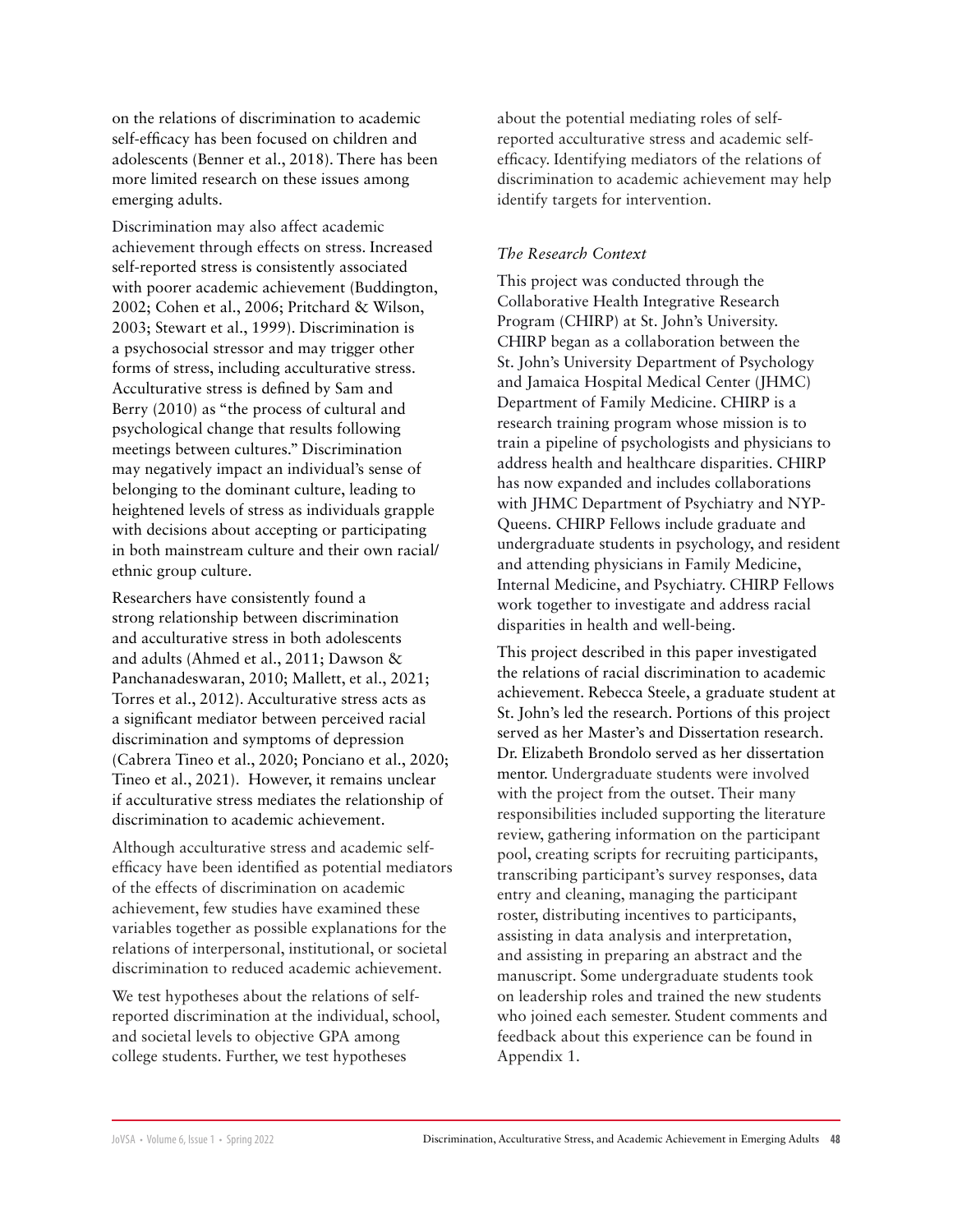### **METHOD**

#### *Research Participants*

Participants included individuals 18 years of age or older who were current undergraduate students at a university in the Northeastern United States. Recruitment occurred during February to March 2019; February 2020, and September 2020. Power analyses indicated that a sample size of 72 would be required to test relations of discrimination to academic achievement.

#### *Recruitment*

The online survey was uploaded to St. John's University's online course credit remitting program. All undergraduate students majoring in psychology had access to view and select this study from a list of available studies that provided course credit in return for participating in research. Additional participants were recruited when the first author (RS) visited psychology courses to present the study to students. After March 2020, all recruitment was conducted via email through faculty at St. John's University. Faculty forwarded the recruitment email to students in their courses. The survey was then completed in the participants' environment of choice, remote from the researchers or faculty.

Participants completed a consent form informing them of the purpose of the study, incentives for completion (one course credit), and that participation is voluntary. Consenting participants began the survey on the following screen. Incentives for completion of the survey included course credit via St. John's University's online course credit remitting portal. All participants received a booklet of mental health resources following survey completion.

The data collection tool Qualtrics was employed to send the online survey. Qualtrics allows researchers to build and modify surveys. The software also tracks and collects all survey responses, ensures confidentiality, and allows for the ease of exporting data into other programs used for data analysis. Participants completed all measures in this survey and were asked to upload a copy of their advisement report or unofficial

transcript to provide information about their GPA. Survey completion required about 10-15 minutes.

Participants were emailed five times to remind them to upload materials if they had not done so or if they had not withdrawn their consent to be contacted. These participants were also sent personalized links directing them to their individual survey to streamline this process and reduce the effort required to upload their materials.

#### *Measures*

#### **Sociodemographic and educational status**

Participants completed measures of self-reported gender, age, race/ethnicity, immigration status, and education level, which included 1st-year through 4th-year undergraduate students. They also provided information on parents' place of birth and education level.

#### **Measures of Discrimination**

Societal discrimination was measured with the Identification with American Ideals (IAI) scale. The IAI contains 12 items that inquire about the extent to which the participant believes the proposed American ideals apply to their life. The scale begins with the question "To what extent do the following phrases accurately describe what "America" or "being American" means for you personally?" and follows with statements such as "a society that is concerned about the welfare of my cultural group" and "a society that supports freedom and justice for me." The alpha score reported for this scale is .93. Responses to this scale were reverse coded such that higher scores reflected greater discrimination.

Classroom discrimination was assessed with five items from the original version of the Patterns of Adaptive Learning Scales (PALS; Midgley et al., 1996) drawn from the School Relationship Dimension subscale and one item from the Relatedness subscale. These questions assess students' perception of their academic relationships and general sense of belonging phrased in the absence of discrimination. Items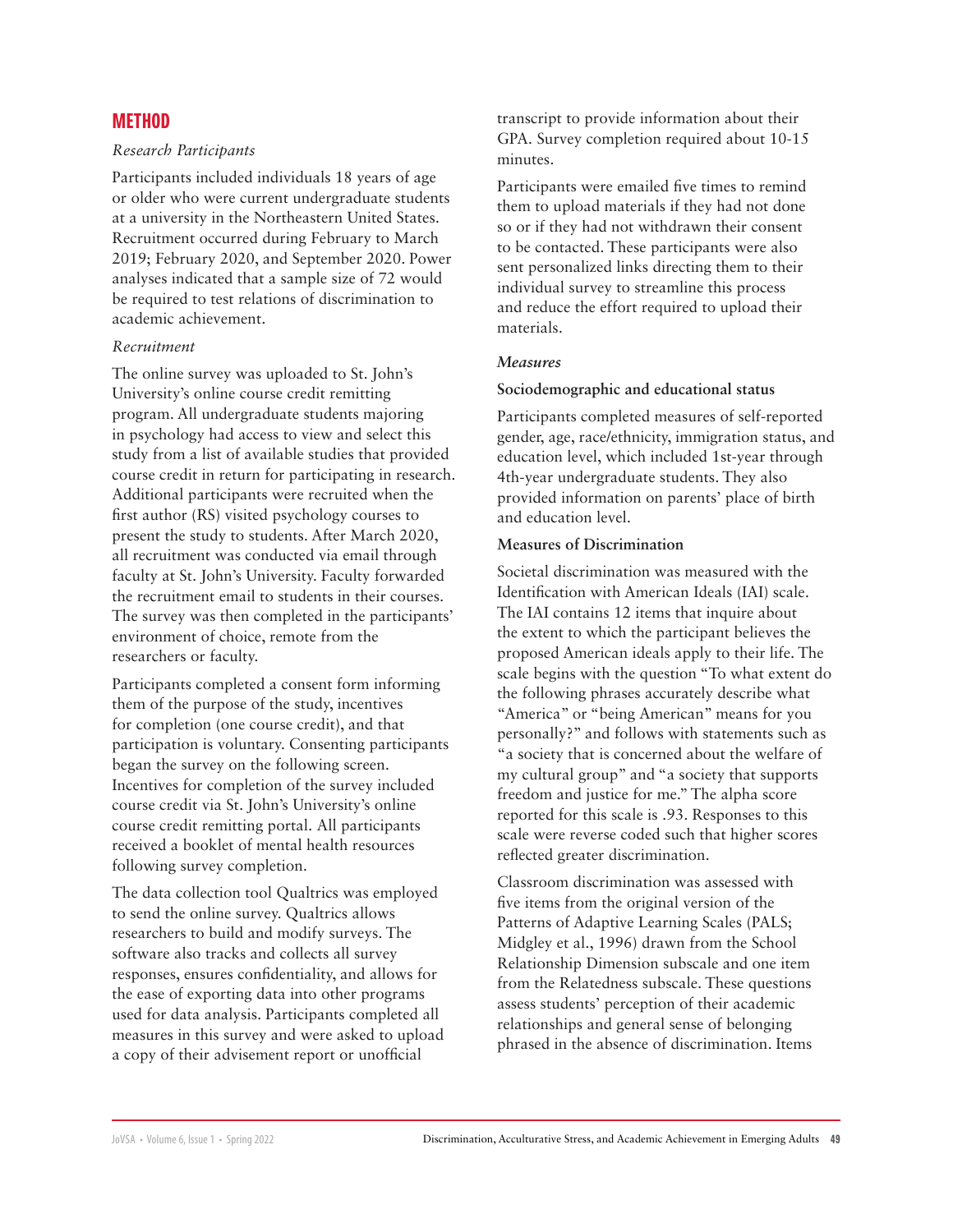include questions such as "in this school, teachers treat students of my race/ethnicity with respect" and "I feel like students of my ethnicity/race belong in this school." The scale provides 3 answer choices ranging from "not at all true" to "somewhat true" to "very true." Cronbach's alpha for the academic relationship subscale and the sense of belonging subscale have been reported as .81 and .76, respectively (Roeser, 1996). Responses to this scale were reverse coded such that higher scores reflected greater discrimination.

Interpersonal discrimination was measured with the Brief Perceived Ethnic Discrimination Questionnaire (Brondolo et al., 2005). This version was developed to evaluate perceived lifetime discrimination reported by adults in the general population. This scale begins with the prompt "Because of my ethnicity…" and presents various situations involving interpersonal mistreatment such as "…a waiter or clerk ignored me" and asks participants to identify if and/or how often the event has occurred in their lifetime. The scale yields a lifetime total score and provides scores for four subscales which assess race-related work or school discrimination, social exclusion, and threat and harassment. Available responses to items lie on a five-point Likert scale and range from 1 indicating "never happened" to 5 indicating "happened very often." The alpha score reported for this scale is .89.

#### **Measures of Mediators: Acculturative Stress and Academic Self-efficacy**

Acculturative Stress was measured with the Social, Attitudinal, Familial, and Environmental Acculturative Stress Scale. The SAFE Scale is a 24 item inventory designed to evaluate and interpret any distress associated with acculturation. The SAFE scale follows a six-point Likert scale format including 0 indicating "have not experienced" and ranging from 1 indicating "not at all stressful" to 5 indicating "extremely stressful." The alpha score reported for this scale is .87.

Academic self-efficacy was assessed using the Academic Self-Efficacy Subscale of the revised version of the PALS (Midgley et al., 2000). This

subscale includes items such as "I'm certain I can master the skills taught in class this year" and "even if the work is hard, I can learn it." Possible answer choices follow a five-point Likert-scale format and range from 1 indicating "not at all true" to 5 indicating "very true." The alpha score reported for this scale is .89.

#### **Academic Achievement**

Objective Grade Point Average (GPA) to date was obtained from the students' advisement report (DegreeWorks).

#### *Analytic Plan*

Preliminary analyses employed Analyses of Variance (ANOVA) with unadjusted post-hoc tests to examine sociodemographic and educationlevel differences in key variables, necessary to identify potential covariates for further analyses. Post-hoc tests were unadjusted to permit a less conservative approach to evaluating p-values in analyses intended to determine if any of the sociodemographic variables should be considered as a covariate. Correlational analyses examined unadjusted relations among key variables. Hierarchical multiple regression was employed to examine the relations of all measures of discrimination to GPA, with and without covariates. Tests of multiple mediation following procedures outlined by Preacher and Hayes (2008) were employed to examine the potential mediating roles of academic self-efficacy and acculturative stress in the relations of discrimination to GPA. All analyses were performed in SAS (9.4). Mediational analyses were performed with the Process Macro from Andrew Hayes.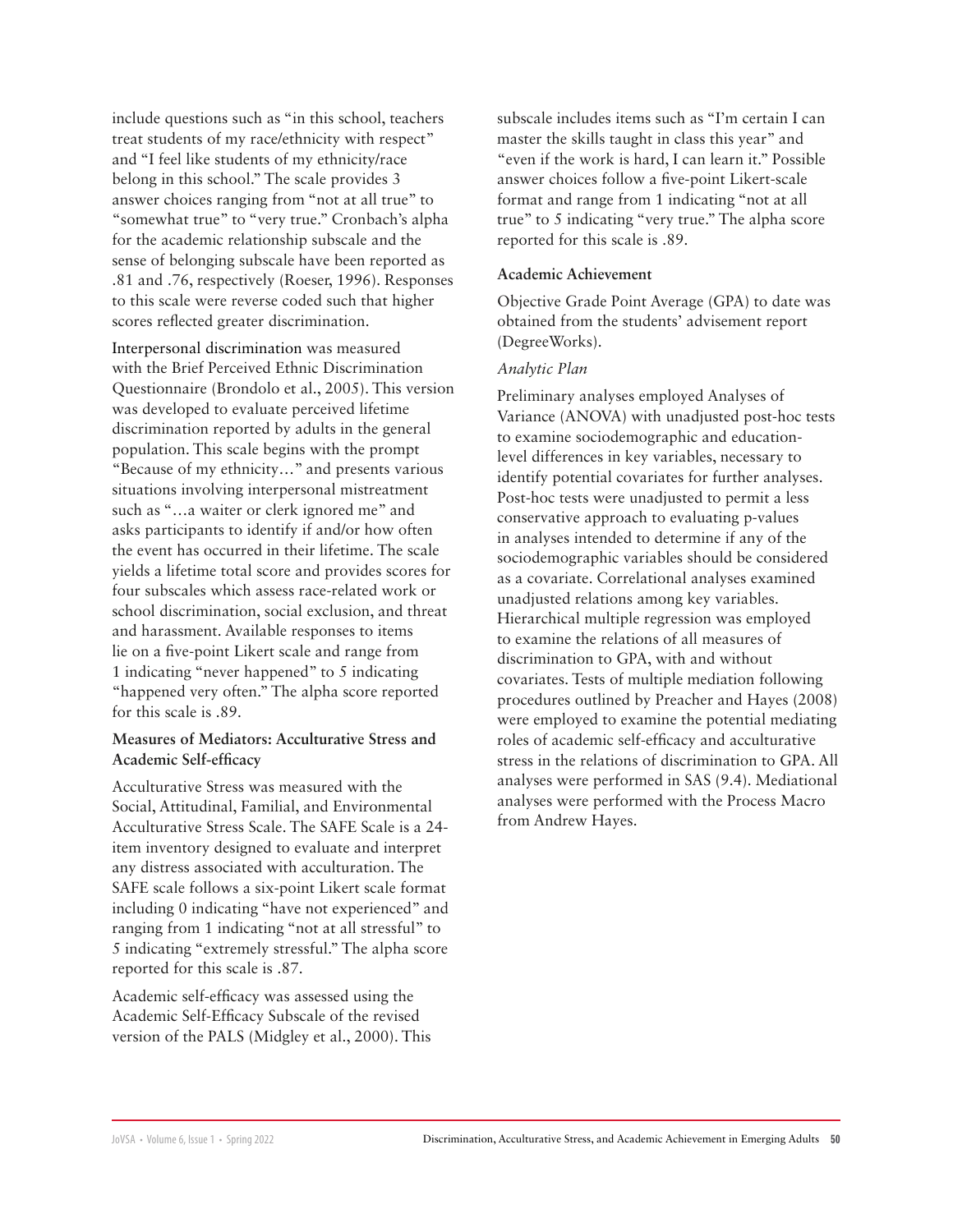## **RESULTS**

A total of 140 participants completed the questionnaires for the study. However, only 78 of the 140 participants provided their advisement report containing information on their GPA. Students who did versus did not upload GPA did not differ on any key variable, including self-efficacy, acculturative stress, societal discrimination, classroom discrimination, and

interpersonal discrimination. The 78 students with complete information form the analytic sample for this study. The sample included participants at all levels of college, who ranged in age from 18-28 years old. The sample was racially and ethnically diverse. Details of their educational and sociodemographic status are presented in Table 1.

#### Table 1

| VARIABLE         | N              | %          |
|------------------|----------------|------------|
| TOTAL            | 78             | 100        |
| GENDER AND AGE   |                |            |
| Men              | 14             | 17.95      |
| Women            | 63             | 80.77      |
| Other            | ı              | 1.28       |
| Age              | $Mean = 19.88$ | $SD = 1.4$ |
| <b>RACE</b>      |                |            |
| Asian            | 20             | 25.97      |
| Black            | 13             | 16.88      |
| Latinx           | 10             | 12.99      |
| Multiracial      | 7              | 9.09       |
| White            | 27             | 35.06      |
| <b>EDUCATION</b> |                |            |
| Freshman         | 3              | 3.85       |
| Sophomore        | 20             | 25.64      |
| Junior           | 28             | 35.90      |
| Senior           | 27             | 34.62      |

#### **Characteristics of the Sample**

#### *Preliminary Analyses*

To evaluate covariates for use in hypothesis-testing analyses, we examined sociodemographic and education level differences in key variables. There were no significant gender effects on any measure of discrimination, or on GPA, acculturative stress and academic self-efficacy. Age was significantly positively correlated with interpersonal discrimination  $(r(78) = .31, p < .01)$  and significantly negatively correlated with GPA  $(r(78) = -.56, p < .001)$ . There were no significant age differences in any other measure. Comparisons of race/ethnicity differences in key variables focused on effects for the three largest groups (i.e., Asian, Black, and White). Asian and Black individuals consistently reported experiencing more individual, classroom, and societal discrimination than White individuals. Race differences in GPA were not significant. Additional demographic differences on key variables can be found in Table 2.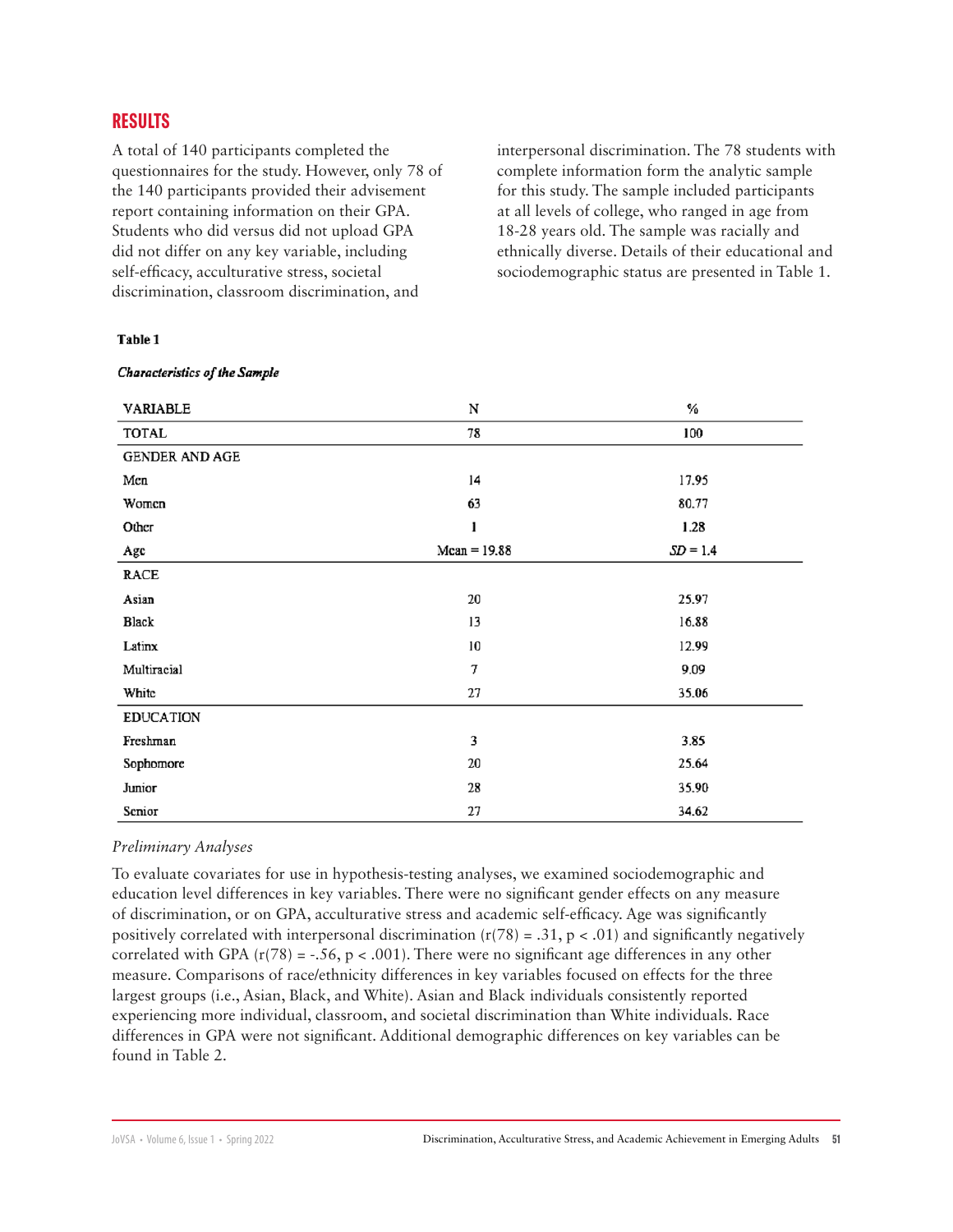#### **Table 2**

| <b>VARIABLE</b>               |          | <b>Full Group</b> | Race (Subdivided Into Top Categories) |      |                    |      |                  | Year in School (Subdivided into Top Categories) |                      |      |                     |      |                   |      |
|-------------------------------|----------|-------------------|---------------------------------------|------|--------------------|------|------------------|-------------------------------------------------|----------------------|------|---------------------|------|-------------------|------|
|                               | $N = 78$ |                   | Asian $(N = 20)$                      |      | Black ( $N = 13$ ) |      | White $(N = 27)$ |                                                 | Sophomore $(N = 20)$ |      | Junior ( $N = 28$ ) |      | Senior $(N = 27)$ |      |
|                               | M        | SD                | M                                     | SD   | M                  | SD   | M                | SD                                              | M                    | SD   | M                   | SD   | M                 | SD   |
| Discrimination                |          |                   |                                       |      |                    |      |                  |                                                 |                      |      |                     |      |                   |      |
| PEDQ                          | 1.33     | .284              | 1.34                                  | .173 | 1.47               | 343  | 1.20             | 265                                             | 1.26                 | .220 | 1.27                | .268 | 1.42              | 327  |
| IAI                           | 1.99     | .602              | 2.14                                  | .567 | 1.98               | .793 | 1.85             | .581                                            | 1.95                 | .392 | 2.01                | .735 | 2.02              | .598 |
| PALS                          | 1.51     | .470              | 1.55                                  | .420 | 1.65               | .595 | 1.31             | .424                                            | 1.36                 | .403 | 1.42                | .479 | 1.74              | .433 |
| <b>Acculturative Stress</b>   |          |                   |                                       |      |                    |      |                  |                                                 |                      |      |                     |      |                   |      |
| SAFE                          | 2.50     | .746              | 2.90                                  | .792 | 2.48               | .601 | 2.22             | .771                                            | 2.43                 | .688 | 2.47                | .811 | 2.46              | .682 |
| <b>Academic Self-Efficacy</b> |          |                   |                                       |      |                    |      |                  |                                                 |                      |      |                     |      |                   |      |
| PALS†                         | 4.06     | .880              | 3.77                                  | .978 | 4.05               | .617 | 3.98             | 1.01                                            | 4.26                 | .699 | 3.99                | .826 | 4.05              | 1.04 |
| <b>Academic Achievement</b>   |          |                   |                                       |      |                    |      |                  |                                                 |                      |      |                     |      |                   |      |
| <b>GPA</b>                    | 3.69     | .349              | 3.76                                  | .383 | 3.56               | .349 | 3.78             | .235                                            | 3.83                 | .188 | 3.69                | 350  | 3.54              | 399  |

#### Means and Standard Deviations of Key Variables for Full Group and by Demographic Categories

†Academic Self-Efficacy subscale of the PALS

There were significant year in school effects for measures of classroom discrimination  $(F(3,75) = 3.67, p = .02)$ . Seniors (M = 1.74) reported experiencing significantly more classroom discrimination than sophomores ( $M = 1.36$ ,  $p = .005$ ) and juniors ( $M = 1.44$ ,  $p =$ .01). Consequently, age and race were included as covariates in subsequent analyses. We did not include year in school as it was closely associated with age  $(r (78) = .72, p < .001)$ .

#### *Intercorrelations among Key Measures*

As shown in Table 3, the lifetime total interpersonal discrimination score and scores on the subscales of work/school discrimination, social exclusion and stigmatization were significantly positively related to classroom discrimination but were not significantly related to societal discrimination. Classroom and societal discrimination were significantly positively correlated.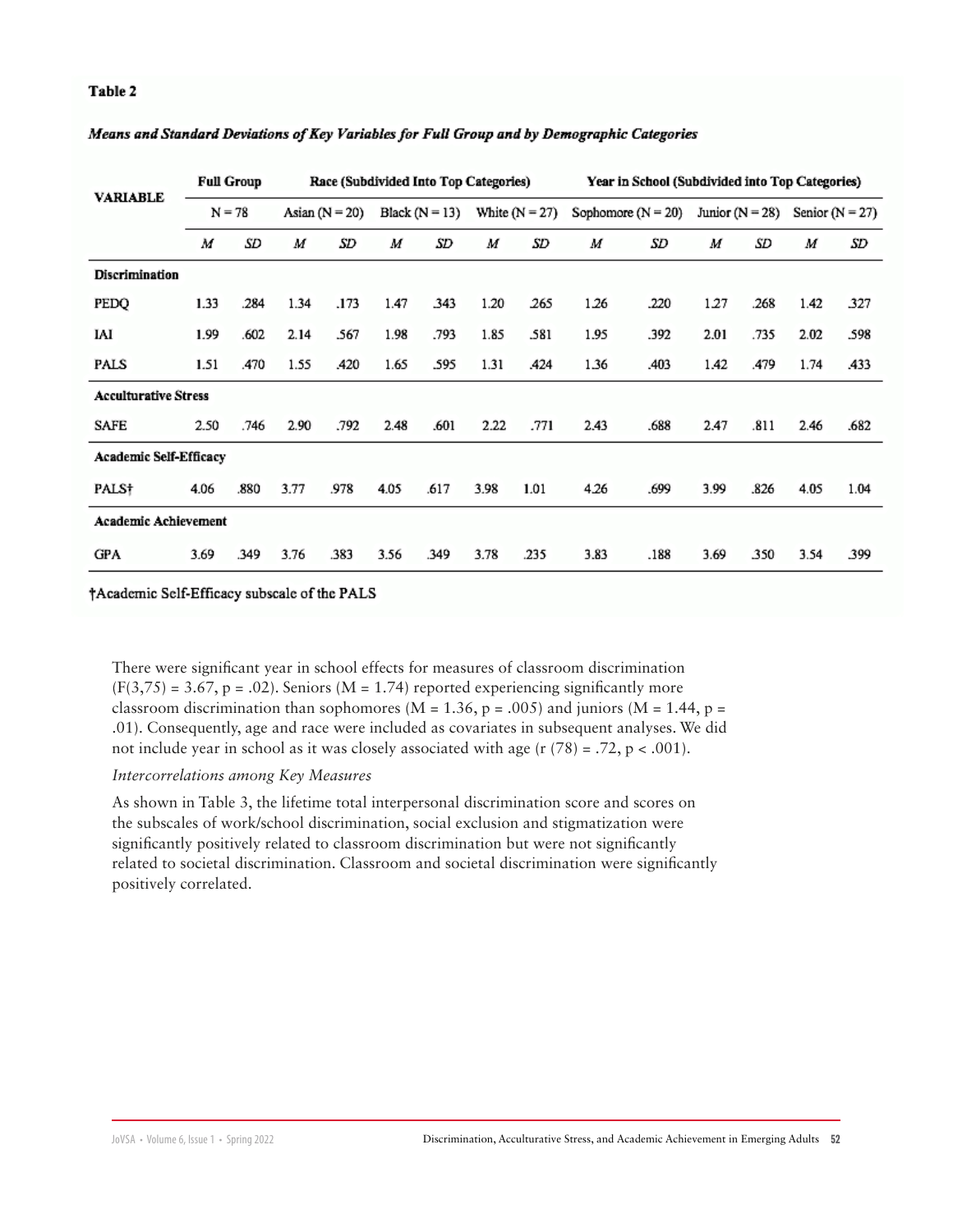#### Table 3.

Zero-Order Correlations Among Key Variables

| <b>Measure</b>                  |                          | 2             | 3                        | 4             | 5                        | 6                        | 7                                                                                                                                                                                                                                                                                                                                                                                                                                                                          | 8                        | 9                        | 10 |
|---------------------------------|--------------------------|---------------|--------------------------|---------------|--------------------------|--------------------------|----------------------------------------------------------------------------------------------------------------------------------------------------------------------------------------------------------------------------------------------------------------------------------------------------------------------------------------------------------------------------------------------------------------------------------------------------------------------------|--------------------------|--------------------------|----|
| 1. Interpersonal Discrimination | $\overline{\phantom{a}}$ |               |                          |               |                          |                          |                                                                                                                                                                                                                                                                                                                                                                                                                                                                            |                          |                          |    |
| 2. Exclusion subscale (ID)      | $.873***$                | $\frac{1}{2}$ |                          |               |                          |                          |                                                                                                                                                                                                                                                                                                                                                                                                                                                                            |                          |                          |    |
| 3. Stigma subscale (ID)         | $.811***$                | $.614***$     | $\overline{\phantom{a}}$ |               |                          |                          |                                                                                                                                                                                                                                                                                                                                                                                                                                                                            |                          |                          |    |
| 4. Threat subscale (ID)         | .652***                  | .365***       | $.464***$                | $\frac{1}{2}$ |                          |                          |                                                                                                                                                                                                                                                                                                                                                                                                                                                                            |                          |                          |    |
| 5. Work subscale (ID)           | $.874***$                | $.704***$     | .548***                  | $513***$      | $\overline{\phantom{a}}$ |                          |                                                                                                                                                                                                                                                                                                                                                                                                                                                                            |                          |                          |    |
| 6. Societal Discrimination      | .099                     | .104          | .025                     | $-.118$       | $.223*$                  | $\overline{\phantom{a}}$ |                                                                                                                                                                                                                                                                                                                                                                                                                                                                            |                          |                          |    |
| 7. Classroom Discrimination     | $.356**$                 | 341**         | $.245*$                  | $-0.014$      | .458***                  | $311**$                  | $\frac{1}{2} \left( \frac{1}{2} \right) \left( \frac{1}{2} \right) \left( \frac{1}{2} \right) \left( \frac{1}{2} \right) \left( \frac{1}{2} \right) \left( \frac{1}{2} \right) \left( \frac{1}{2} \right) \left( \frac{1}{2} \right) \left( \frac{1}{2} \right) \left( \frac{1}{2} \right) \left( \frac{1}{2} \right) \left( \frac{1}{2} \right) \left( \frac{1}{2} \right) \left( \frac{1}{2} \right) \left( \frac{1}{2} \right) \left( \frac{1}{2} \right) \left( \frac$ |                          |                          |    |
| 8. Acculturative Stress         | $.611***$                | .533***       | $.508***$                | .389***       | $.530***$                | .146                     | .167                                                                                                                                                                                                                                                                                                                                                                                                                                                                       | $\overline{\phantom{a}}$ |                          |    |
| 9. Academic Self-Efficacy       | $-.127$                  | $-152$        | $-248*$                  | $-0.027$      | .029                     | $-274*$                  | -.111                                                                                                                                                                                                                                                                                                                                                                                                                                                                      | $-294**$                 | $\overline{\phantom{a}}$ |    |
| 10. GPA                         | $-236*$                  | $-195$        | $-222$                   | $-222*$       | $-.153$                  | .031                     | .-02                                                                                                                                                                                                                                                                                                                                                                                                                                                                       | $-009$                   | $.235*$                  | __ |

Note.  $ID = for each subscale on the Interpersonal Discrimination measure$ .

 $\tau_p \leq .05$ 

$$
**_p \leq .01
$$

\*\*\* $p \le .001$ 

In unadjusted analyses, lifetime total interpersonal discrimination was significantly negatively associated with GPA. None of the associations of the subscales to GPA reached significance, although the associations of the stigmatization  $(p = .051)$  and threat  $(p = .050)$  subscales to GPA approached significance. Neither classroom discrimination nor societal discrimination were significantly associated with GPA.

Lifetime discrimination and all subscales were significantly related to acculturative stress. Neither classroom discrimination nor societal discrimination were associated with acculturative stress. Only the stigmatization subscale and the societal discrimination measures were significantly related to academic self-efficacy.

Acculturative stress was not associated with academic self-efficacy. Acculturative stress was not associated with GPA. Academic self-efficacy was significantly positively associated with GPA.

#### *Regression Analyses and Tests of Mediation*

Hierarchical multiple regression analyses revealed that the effects of lifetime discrimination on GPA were no longer significant with the covariates of age and race (dummy-coded) in the equation  $(B =$  $-0.07$ ,  $SE = 0.12$ ,  $t = -0.60$ ,  $p = 0.549$ ,  $b = -0.06$ ). When the four subscales were entered as a group into an equation predicting GPA, the group of subscales was not significant. As none of the other measures of discrimination were significantly associated with GPA, no further analyses were performed.

As shown in Figure 1, tests of mediation controlling for age and race revealed significant *a* paths, linking lifetime total discrimination to acculturative stress, and significant *b* paths linking academic self-efficacy to GPA. However, neither the total nor direct paths from lifetime discrimination to GPA were significant, nor were the indirect effects of acculturative stress or academic self-efficacy.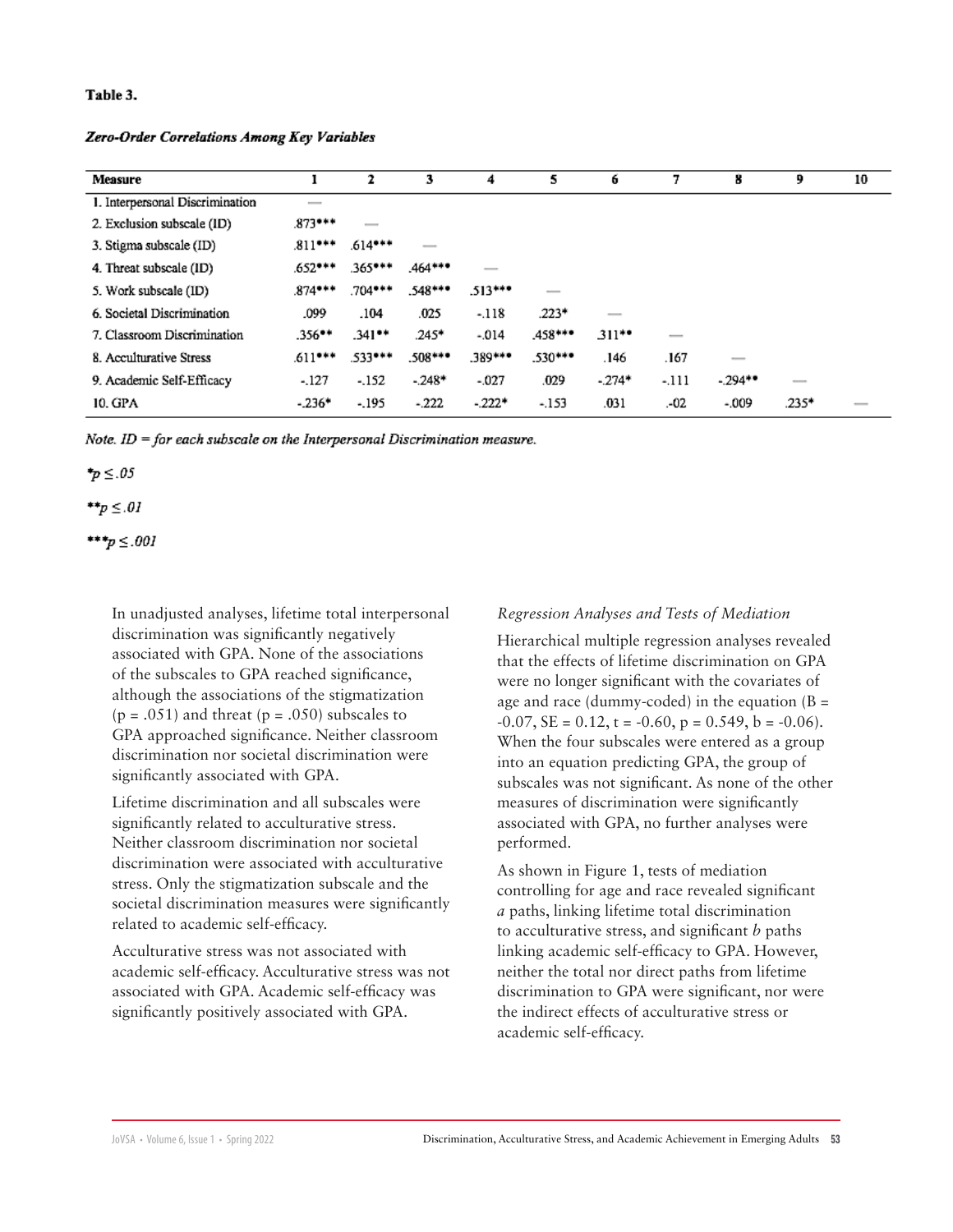#### Figure 1

#### Multiple Mediation Results



\*\*\* $p < .001$ 

#### **DISCUSSION**

The aim of this study was to investigate relations of multiple types and levels of discrimination and objective measures of academic achievement in a diverse sample of college students. We initially replicated the finding that interpersonal discrimination was significantly negatively associated with GPA, but the effects did not hold controlling for race and age. Some (Assari & Caldwell, 2018; Banerjee et al., 2018; Caldwell & Obasi, 2010; Chen et al., 2021; Hood et al., 2017; McNeil Smith & Fincham, 2015; Thomas et al., 2009), but not all (Winkle-Wagner, 2010)

other investigators have included age and race as covariates in their analyses, making it difficult to compare across studies. Neither classroom nor societal discrimination were associated with GPA. These data contrast with those of other studies; however, most studies of classroom discrimination have focused on Black samples and included younger students, whereas we recruited a diverse sample of undergraduates.

Interpersonal discrimination, but not other forms of discrimination were positively associated with acculturative stress. Interpersonal stigmatization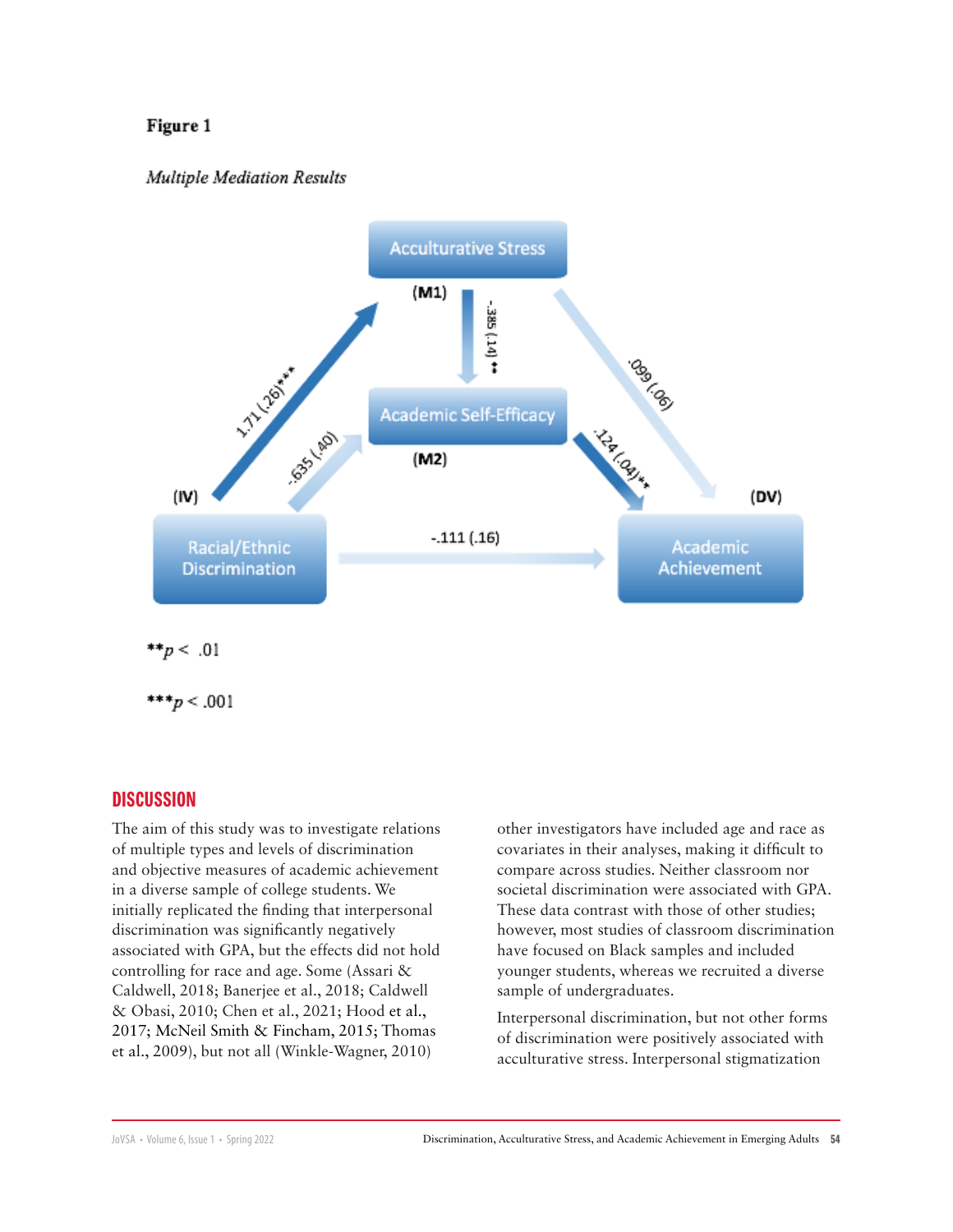and societal discrimination were negatively significantly associated with academic self-efficacy. These findings suggest that different types and levels of discrimination may affect academic achievement through multiple pathways. Both stigmatization and societal discrimination may reflect the perception that academic resources and opportunities are blocked, undermining one's sense of academic self-efficacy. This undermined sense of self-efficacy can have negative effects on academic achievement.

In contrast, all types of discrimination appear to generate acculturative stress – a sense that it is difficult to align with both mainstream culture and one's own ethnic group culture. Relations of interpersonal discrimination to acculturative stress were consistent across different types of interpersonal discrimination. But neither classroom nor societal discrimination was associated with acculturative stress. This suggests that directly perceived interpersonal maltreatment through interactions with others may engender and promote the perception that one is a cultural 'outsider.' The effects of racial discrimination on acculturative stress appear to have direct implications for mental health in other studies (Cabrera Tineo et al., 2020; Ponciano et al., 2020; Tineo et al., 2021). Studies with larger samples may permit examination of the hypothesis that the effects of discrimination on acculturative stress may influence achievement through effects on distress or depression, as suggested by other researchers (e.g., Datu, 2018).

# **LIMITATIONS**

It proved to be difficult to obtain objective measures of GPA from participants, limiting sample size. The missing data could potentially bias the findings, although we did not find any differences between those with and without GPA data on any of the key variables. The sample was diverse, but too small to compare effects across racial/ethnic groups. The study was cross-sectional, limiting the ability to examine bidirectional effects, including those between academic achievement and academic self-efficacy. The study was conducted at a single University, limiting the ability to identify differences among college contexts.

 In conclusion, in this sample, demographic factors, including age, predicted the bulk of variance in GPA. The findings raise the possibility that demographic effects may be mediated through mechanisms that we did not measure, such as depression or trauma exposure. Discrimination is associated with acculturative stress, and efforts to address those stressors may have benefits for student well-being.

# **ACKNOWLEDGEMENTS**

This study was supported by funds from the Department of Psychology to support the dissertation research of Rebecca Steele. We would like to acknowledge the valuable contributions of Collaborative Health Integration Research Program (CHIRP) Fellows including: Jordan Hill-Rucker, Jeremiah Jones, Kayla Jones, Miguel Mendieta, Christopher Munden, Alyssa Olivia, Sarah Quispe, and Vanessa Singh.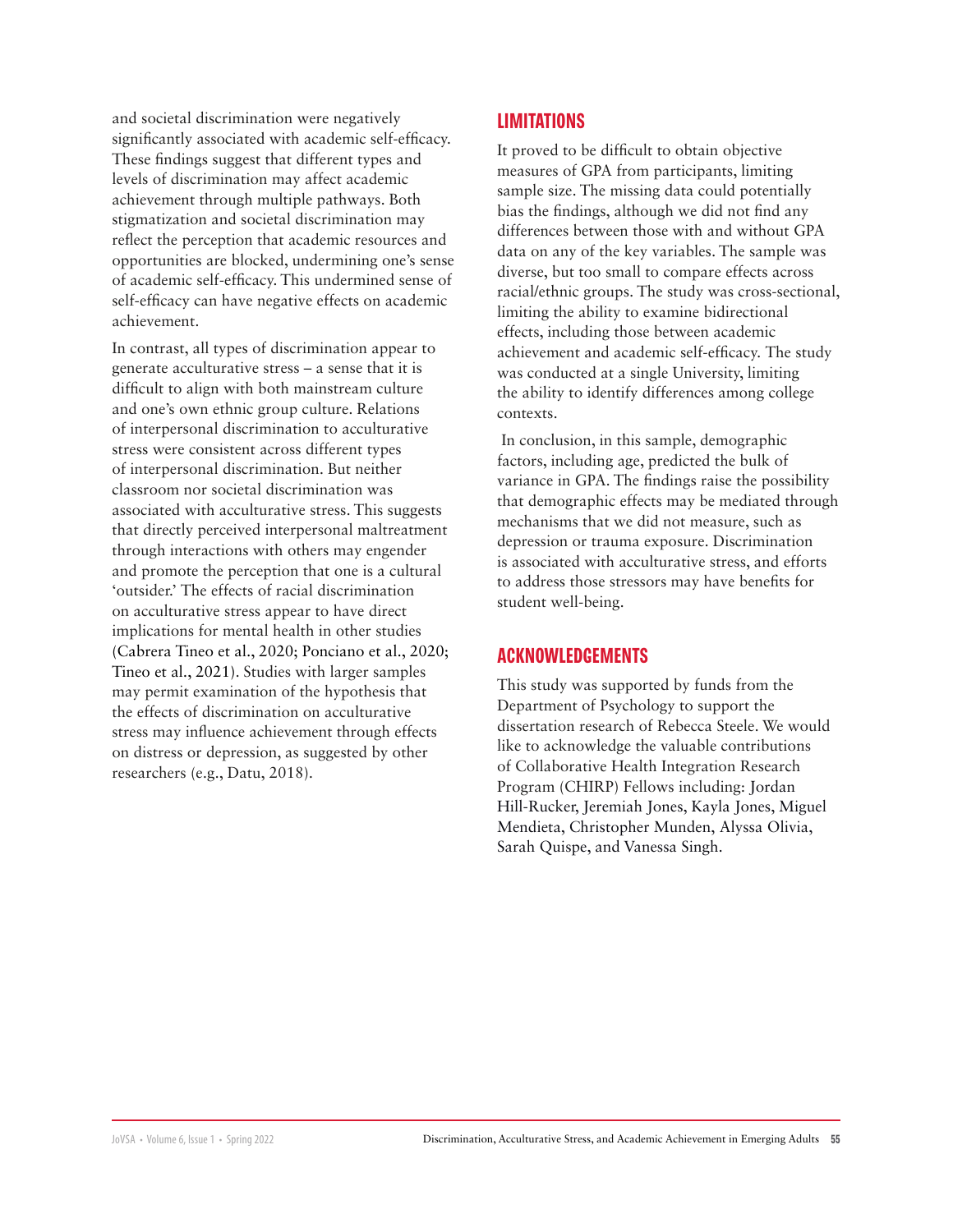# **REFERENCES**

- Ahmed, S. R., Kia-Keating, M., & Tsai, K. H. (2011). A structural model of racial discrimination, acculturative stress, and cultural resources among Arab American adolescents. *American Journal of Community Psychology, 48*(3-4), 181–192. https://doi.org/10.1007/s10464- 011-9424-3
- Assari, S., & Caldwell, C. H. (2018). Teacher discrimination reduces school performance of African American youth: Role of gender. *Brain Sciences, 8*(10), 183. [https://journals.sagepub.com/](https://journals.sagepub.com/doi/10.1177/0956797621998308) [doi/10.1177/0956797621998308](https://journals.sagepub.com/doi/10.1177/0956797621998308)
- Banerjee, M., Byrd, C., & Rowley, S. (2018). The relationships of school-based discrimination and ethnic-racial socialization to African American adolescents' achievement outcomes. *Social Sciences, 7*(10), 208. [https://doi.](https://www.mdpi.com/2076-0760/7/10/208) [org/10.3390/socsci7100208](https://www.mdpi.com/2076-0760/7/10/208)
- Benner, A. D., Wang, Y., Shen, Y., Boyle, A. E., Polk, R., & Cheng, Y.-P. (2018). Racial/ethnic discrimination and well-being during adolescence: A meta-analytic review. *American Psychologist, 73*(7), 855–883. [https://doi.org/10.1037/amp0000204](https://doi.apa.org/doiLanding?doi=10.1037%2Famp0000204)
- Brondolo, E., Kelly, K. P., Coakley, V., Gordon, T., Thompson, S., Levy, E., Cassells, A., Tobin, J. N., Sweeney, M., & Contrada, R. J. (2005). The perceived ethnic discrimination questionnaire: Development and preliminary validation of a community version. *Journal of Applied Social Psychology*, *35*(2), 335-365. [https://doi.](https://doi.org/10.1111/j.1559-1816.2005.tb02124.x) [org/10.1111/j.1559-1816.2005.tb02124.x](https://doi.org/10.1111/j.1559-1816.2005.tb02124.x)
- Brondolo, E., Love, E. E., Pencille, M., Schoenthaler, A., & Ogedegbe, G. (2011). Racism and hypertension: A review of the empirical evidence and implications for clinical practice. *American Journal of Hypertension*, *24*(5), 518-529. [https://doi.](https://doi.org/10.1038/ajh.2011.9) [org/10.1038/ajh.2011.9](https://doi.org/10.1038/ajh.2011.9)

Buddington, S. A. (2002). Acculturation, psychological adjustment (stress, depression, self-esteem) and the academic achievement of Jamaican immigrant college students. *International Social Work, 45*(4), 447-464. [https://doi.org/10.1](https://doi.org/10.1177%2F00208728020450040401) [177/00208728020450040401](https://doi.org/10.1177%2F00208728020450040401)

- Cabrera Tineo, Y. A., Dillon, F. R., Ertl, M. M., Rentería, R., & De La Rosa, M. (2020). Discrimination-based acculturative stress, depression, and alcohol use among latina emerging adults during initial months in the USA. *International Journal of Mental Health and Addiction, 20*, 553-568. [https://doi.org/10.1007/s11469-020-](https://psycnet.apa.org/doi/10.1007/s11469-020-00386-x) [00386-x](https://psycnet.apa.org/doi/10.1007/s11469-020-00386-x)
- Caldwell, T., & Obasi, E. M. (2010). Academic performance in African American undergraduates: Effects of cultural mistrust, educational value, and achievement motivation. *Journal of Career Development, 36*(4), 348-369. [https://doi.](https://doi.org/10.1177%2F0894845309349357) [org/10.1177/0894845309349357](https://doi.org/10.1177%2F0894845309349357)
- Chen, E., Brody, G. H., Yu, T., Hoffer, L. C., Russak-Pribble, A., & Miller, G. E. (2021). Disproportionate school punishment and significant life outcomes: A prospective analysis of black youths. *Psychological Science, 32*(9), 1375–1390. https:// journals.sagepub.com/doi/10.1111/1467- 8721.00078
- Cohen, G. L., Garcia, J., Apfel, N., & Master, A. (2006). Reducing the racial achievement gap: A social-psychological intervention. *Science, 313*(5791), 1307-1310. https:// doi.org[/10.1126/science.1128317](https://www.science.org/doi/10.1126/science.1128317)
- Contrada, R. J., Ashmore, R. D., Gary, M. L., Coups, E., Egeth, J. D., Sewell, A., Ewell, K., Goyal, T. M., & Chasse, V. (2000). Ethnicity-related sources of stress and their effects on well-being. *Current Directions in Psychological Science*, *9*(4), 136-139. [https://doi.org/10.1111/1467-](https://journals.sagepub.com/doi/10.1111/1467-8721.00078) [8721.00078](https://journals.sagepub.com/doi/10.1111/1467-8721.00078)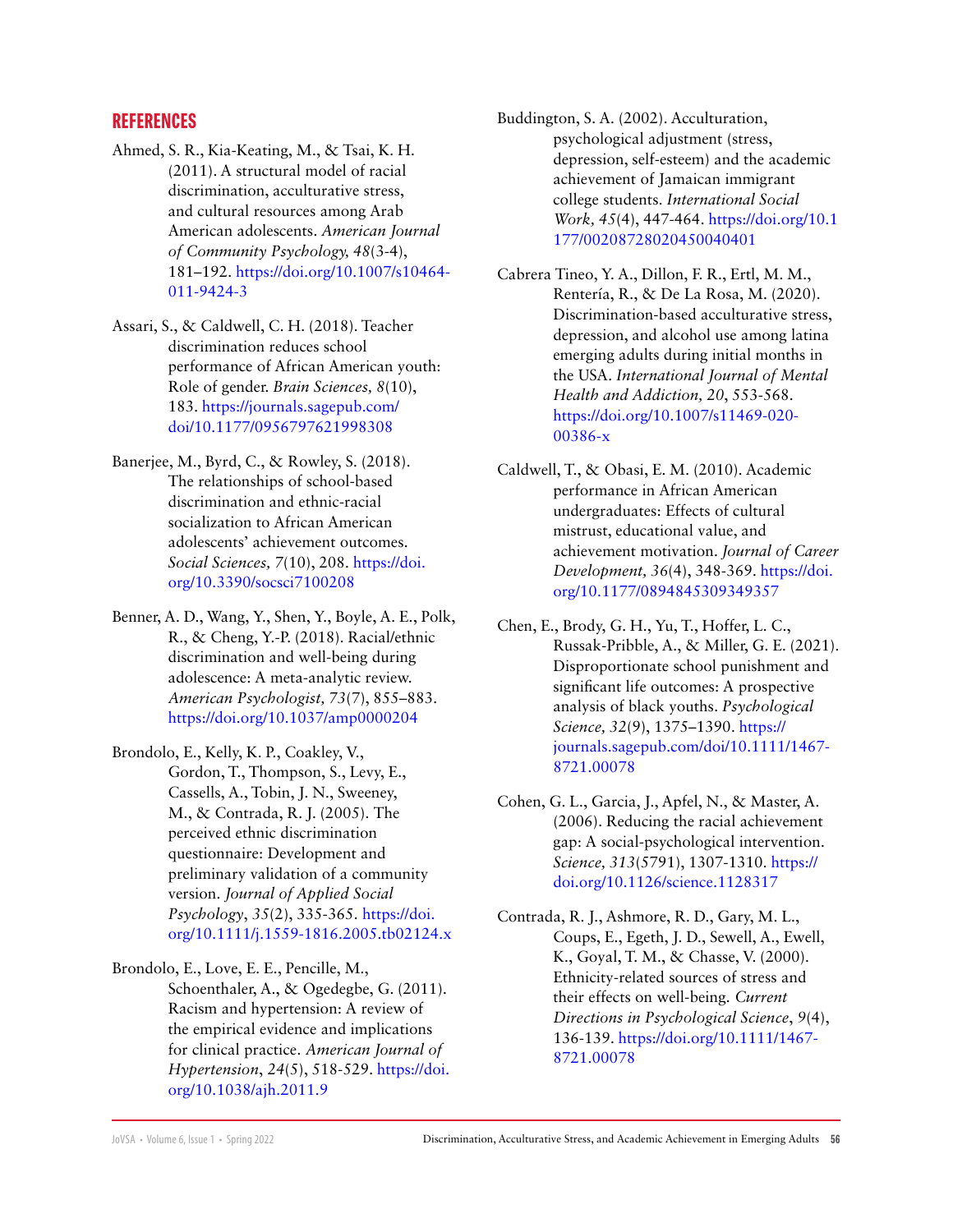- Datu, J. A. D. (2018). Everyday discrimination, negative emotions, and academic achievement in Filipino secondary school students: Cross-sectional and cross-lagged panel investigations. *Journal of school psychology*, *68*, 195-205. [https://doi.](https://psycnet.apa.org/doi/10.1016/j.jsp.2018.04.001) [org/10.1016/j.jsp.2018.04.001](https://psycnet.apa.org/doi/10.1016/j.jsp.2018.04.001)
- Dawson, B., & Panchanadeswara, S. (2010). Discrimination and acculturative stress among first-generation Dominicans. *Hispanic Journal of Behavioral Sciences*, *32*(2), 216-231. [https://doi.](https://doi.org/10.1177/0739986310364750) [org/10.1177/0739986310364750](https://doi.org/10.1177/0739986310364750)
- Gershoff, E., Sattler, K., & Holden, G. W. (2019). School corporal punishment and its associations with achievement and adjustment. *Journal of applied developmental psychology*, *63*, 1–8. [https://doi.org/10.1016/j.](https://www.sciencedirect.com/science/article/abs/pii/S0193397318302466?via%3Dihub) [appdev.2019.05.004](https://www.sciencedirect.com/science/article/abs/pii/S0193397318302466?via%3Dihub)
- Hood, W., Bradley, G. L., & Ferguson, S. (2017). Mediated effects of perceived discrimination on adolescent academic achievement: A test of four models. *Journal of Adolescence, 54*, 82- 93. [http://dx.doi.org/10.1016/j.](https://onlinelibrary.wiley.com/doi/10.1016/j.adolescence.2016.11.011) [adolescence.2016.11.011](https://onlinelibrary.wiley.com/doi/10.1016/j.adolescence.2016.11.011)
- Krieger, N. (2000). Discrimination and health inequities. In L. F. Berkman & I. Kawachi (Eds.), *Social epidemiology* (pp. 36-75). Oxford University Press. [https://doi.org/doi:10.1093/](https://doi.org/doi:10.1093/med/9780195377903.003.0003 ) [med/9780195377903.003.0003](https://doi.org/doi:10.1093/med/9780195377903.003.0003 )
- Kuncel, N. R., Credé, M., & Thomas, L. L. (2005). The validity of self-reported grade point averages, class ranks, and test scores: A meta-analysis and review of the literature. *Review of Educational Research, 75*(1), 63–82. [https://doi.](https://doi.org/10.3102/00346543075001063 ) [org/10.3102/00346543075001063](https://doi.org/10.3102/00346543075001063 )
- Mallett, R. K., Patrianakos, J., & Swim, J. (2021). Indigenous Alaskan and mainstream identification explain the link between perceived discrimination and acculturative stress. *The Journal of Social Psychology, 161*(5), 593–607. [https://doi.org/10.1080/](https://doi.org/10.1080/00224545.2020.1867040) [00224545.2020.1867040](https://doi.org/10.1080/00224545.2020.1867040)
- McNeil Smith, S., & Fincham, F. (2015). Racial discrimination experiences among Black youth. *Journal of Black Psychology, 42*(4), 300–319. [https://doi.org/](https://journals.sagepub.com/doi/10.1177/0095798415573315)  [doi:10.1177/0095798415573315](https://journals.sagepub.com/doi/10.1177/0095798415573315)
- Midgley, C., Maehr, M. L., Hicks, L., Roeser, R., Urdan, T., Anderman, E., Kaplan, A., Arunkumar, R., & Middleton, M. (1996). *Patterns of adaptive learning survey (PALS)*. University of Michigan.
- Midgley, C., Maehr, M. L., Hruda, L. Z., Anderman, E., Anderman, L., Freeman, K. E., Gheen, M., Kaplan, A., Kumar, R., Middleton, M. J., Nelson, J., Roeser, R., & Urdan, T. (2000). *Manual for the patterns of adaptive learning survey.* Ann Arbor, MI: University of Michigan.
- Multon, K. D., Brown, S. D., & Lent, R. W. (1991). Relation of self-efficacy beliefs to academic outcomes: A meta-analytic investigation. *Journal of Counseling Psychology, 38*(1), 30-38. [https://doi.](https://doi.org/10.1037/0022-0167.38.1.30 ) [org/10.1037/0022-0167.38.1.30](https://doi.org/10.1037/0022-0167.38.1.30 )
- Ponciano, C., Semma, B., Ali, S. F., Console, K., & Castillo, L. G. (2020). Institutional context of perceived discrimination, acculturative stress, and depressive symptoms among Latina college students. *Journal of Latinos and Education,* 1–12. [https://www.](https://www.tandfonline.com/doi/full/10.1080/15348431.2020.1809418) [tandfonline.com/doi/full/10.1080/153484](https://www.tandfonline.com/doi/full/10.1080/15348431.2020.1809418) [31.2020.1809418](https://www.tandfonline.com/doi/full/10.1080/15348431.2020.1809418)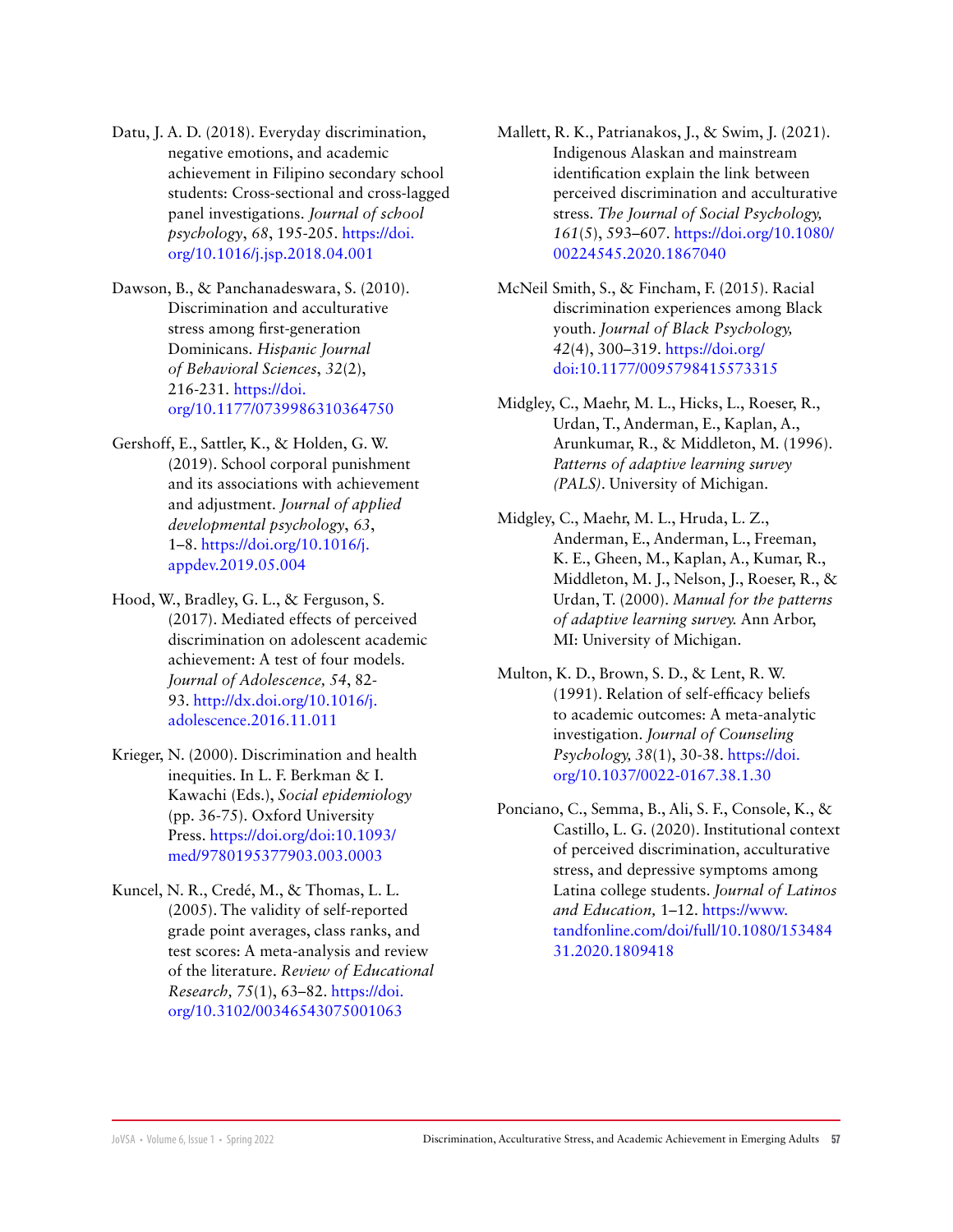- Preacher, K. J., & Hayes, A. F. (2008). Asymptotic and resampling strategies for assessing and comparing indirect effects in multiple mediator models. *Behavior Research Methods*, *40*(3), 879-891.
- Pritchard, M. E., & Wilson, G. S. (2003). Using emotional and social factors to predict student success. *Journal of College Student Development, 44*(1), 18-28. [https://doi.](https://doi.org/10.1353/csd.2003.0008 ) [org/10.1353/csd.2003.0008](https://doi.org/10.1353/csd.2003.0008 )
- Roeser, R. W., Midgley, C., & Urdan, T. C. (1996). Perceptions of the school psychological environment and early adolescents' psychological and behavioral functioning in school: The mediating role of goals and belonging. *Journal of Educational Psychology*, *88*(3), 408-422. [https://doi.](https://doi.apa.org/doiLanding?doi=10.1037%2F0022-0663.88.3.408) [org/10.1037/0022-0663.88.3.408](https://doi.apa.org/doiLanding?doi=10.1037%2F0022-0663.88.3.408)
- Sam, D. L., & Berry, J. W. (2010). Acculturation: When individuals and groups of different cultural backgrounds meet. *Perspectives on Psychological Science, 5*(4), 472- 481. [https://journals.sagepub.com/](https://journals.sagepub.com/doi/10.1177/1745691610373075) [doi/10.1177/1745691610373075](https://journals.sagepub.com/doi/10.1177/1745691610373075)
- Somers, C. L., Hillman, S. B., Townsend, A., Baranowski, A., & Robtoy, E. (2020). Correspondence between self-reported and actual high school grades. *Educational Research Quarterly, 43*(3), 25-51.
- Stewart, S. M., Lam, T. H., Betson, C. L., Wong, C. M., & Wong, A. M. P. (1999). A prospective analysis of stress and academic performance in the first two years of medical school. *Medical Education, 33*(4), 243-250. https://doi.org/10.1046/j.1365- 2923.1999.00294.x
- Sue, D. W., Capodilupo, C. M., Torino, G. C., Bucceri, J. M., Holder, A. M. B., Nadal, K. L., & Esquilin, M. (2007). Racial microaggressions in everyday life: Implications for clinical practice. *American Psychologist, 62*(4), 271– 286. https://doi.org/10.1037/0003- 066X.62.4.271
- Talsma, K., Schüz, B., Schwarzer, R., & Norris, K. (2018). I believe, therefore I achieve (and vice versa): A meta-analytic cross-lagged panel analysis of selfefficacy and academic performance. *Learning and Individual Differences, 61*, 136-150. [https://doi.org/10.1016/j.](https://doi.org/10.1016/j.lindif.2017.11.015 ) [lindif.2017.11.015](https://doi.org/10.1016/j.lindif.2017.11.015 )
- Thomas, O. N., Caldwell, C. H., Faison, N. & Jackson, J. S. (2009). Promoting academic achievement: The role of racial identity in buffering perceptions of teacher discrimination on academic achievement among African American and Caribbean Black adolescents. *Journal of Educational Psychology, 101*(2), 420-431. [https://doi.](https://doi.org/10.1037/a0014578 ) [org/10.1037/a0014578](https://doi.org/10.1037/a0014578 )
- Tineo, P., Lowe, S. R., Reyes-Portillo, J. A., & Fuentes, M. A. (2021). Impact of perceived discrimination on depression and anxiety among Muslim college students: The role of acculturative stress, religious support, and Muslim identity. *American Journal of Orthopsychiatry, 91*(4), 454-463. [https://](https://doi.apa.org/doiLanding?doi=10.1037%2Fort0000545) [doi.org/10.1037/ort0000545](https://doi.apa.org/doiLanding?doi=10.1037%2Fort0000545)
- Torres, L., Driscoll, M. W., & Voell, M. (2012). Discrimination, acculturation, acculturative stress, and Latino psychological distress: A moderated mediational model. *Cultural Diversity and Ethnic Minority Psychology, 18*(1), 17-25. https://doi.org/10.1037/a0026710
- Wang, M., Henry, D. A., Smith, L.V., Huguley, J. P., & Guo, J. (2020). Parental ethnicracial socialization practices and children of color's psychosocial and behavioral adjustment: A systematic review and meta-analysis. *The American Psychologist, 75*(1), 1-22. [https://doi.org/10.1037/](https://doi.org/10.1037/amp0000464) [amp0000464](https://doi.org/10.1037/amp0000464)
- Winkle-Wagner, R. (2010). *The unchosen me: Race, gender, and identity among Black women in college*. The Johns Hopkins University Press.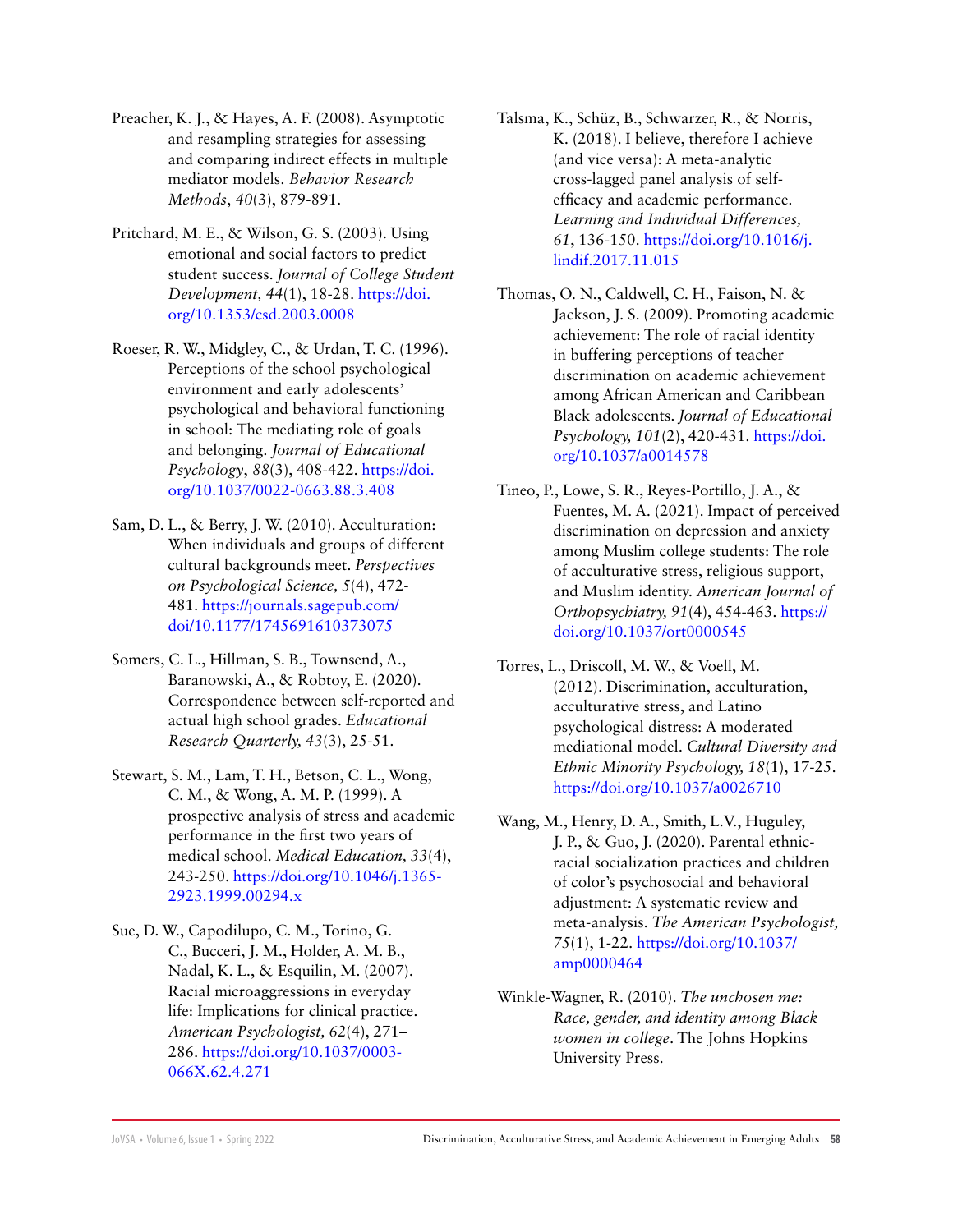Zimmerman, B. J. (1995). Self-efficacy and educational development. In A. Bandura (Ed.), *Self-efficacy in changing societies* (pp. 202-231). Cambridge University Press. [https://doi.org/10.1017/](https://psycnet.apa.org/doi/10.1017/CBO9780511527692.009) [CBO9780511527692.009](https://psycnet.apa.org/doi/10.1017/CBO9780511527692.009)

# **APPENDIX 1**

#### **Comments from Student Researchers**

Conducting the project had benefits for the student researchers. Students benefited in many ways from participation. In their own words:

> *"Assisting with the editing process of the study survey gave me a glimpse of study design procedures, that I wasn't familiar with prior to participating. Playing a role in survey development was compelling because I got to take the perspective of a study participant who was attempting to understand and complete the survey. I had to make recommendations for the survey's wording based on what I thought would help participants sufficiently comprehend and finish the survey." -Jordan*

> *"Working under Rebecca Steele, in the Racial Discrimination & Academic Achievement project has taught me a tremendous amount. This was the first project I worked in upon joining CHIRP, and I learned both how to be a project manager, and to do data entry. I became familiar with using Qualtrics for the survey, and Excel for the data entry. I was also able to directly analyze the extent that racial discrimination played in acculturative stress, and how various levels of acculturative stress then affected academic achievement. This was a complete eye-opener for me because prior to this project, I was not familiar with the connection between racial discrimination, acculturative stress, and academic achievement, and after my time working on this project, I feel that I have gained extensive knowledge in this area of*

*research. Overall, I have learned valuable things from this project, that I will continue to take with me into the future!" - Vanessa* 

*"I started working at CHIRP in the fall of 2019, and it was the first experience where I was exposed to research that focused on racial discrimination and acculturative stress and its effects on academic achievement. Before stepping into this experience, I did not even know that this type of research could be done. Through this research project, I was able to see nonsignificant and significant pathways that can potentially impact the studies of Black, Indigenous, People of Color (BIPOC) in America. It's highly important to study academic achievement in minority students to discover the inequities of the country. This type of research geared me to a doctoral degree in School Psychology at Michigan State University, where I am interested in learning how novel treatments can impact the academic achievement of children with ADHD. Through this project, I developed an interest in the research of academic achievement which I will be exploring throughout my career. Therefore, I am thankful to St. John's University for letting me be a part of this amazing research opportunity, as I found one of my research interests at my alma mater." -Nancy*

*"My appreciation and interest in research grew when I began assisting in the CHIRP training program in the fall of 2020. Throughout this project, I was introduced to a multitude of new research aspects, which have allowed me to strengthen my research skills. I have also learned the importance of collaboration and how powerful it can be to bring a study to life with fellow peers and mentors. Our team works harmoniously to ensure that everything in this project is accurate and concise." -Amanda*